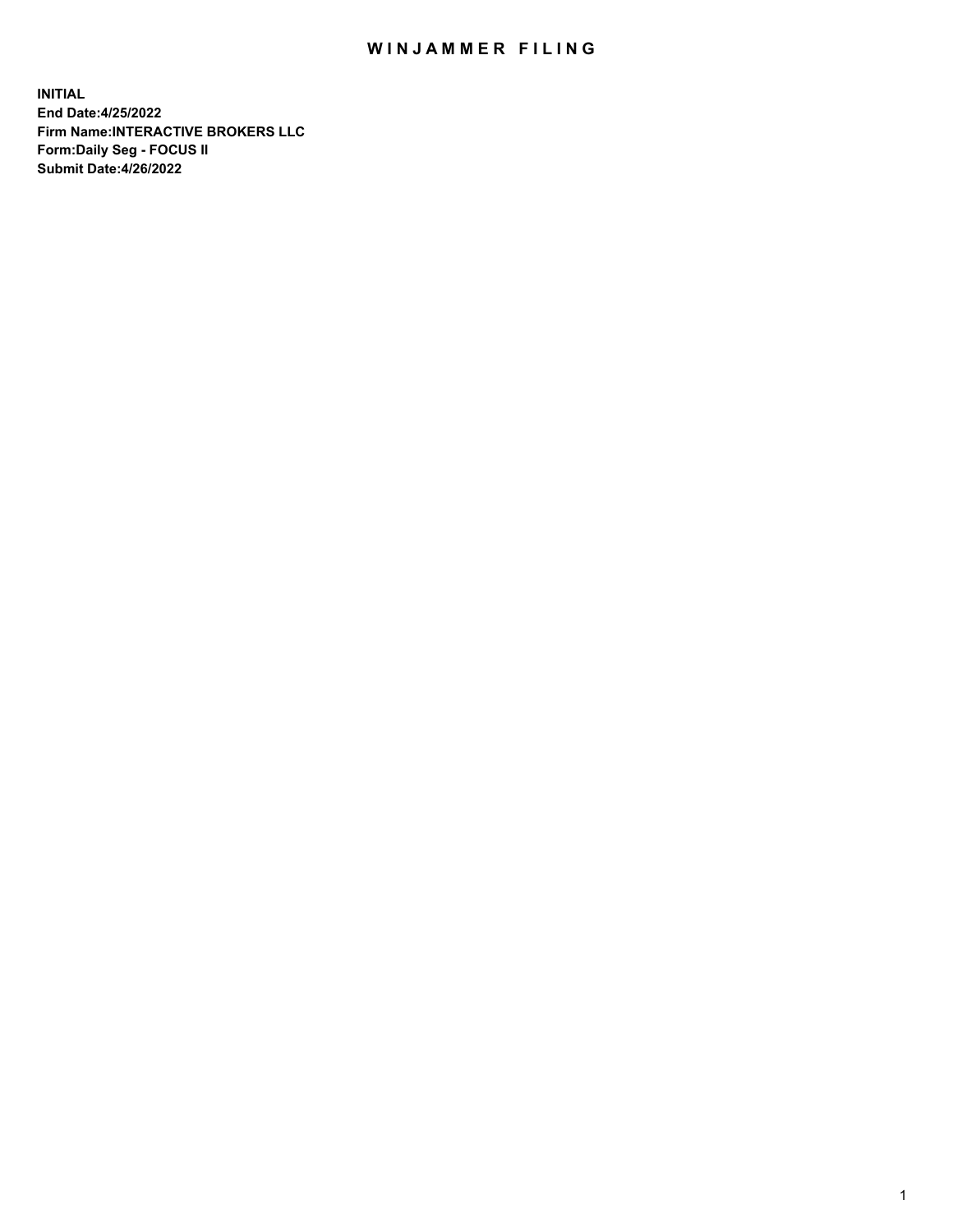**INITIAL End Date:4/25/2022 Firm Name:INTERACTIVE BROKERS LLC Form:Daily Seg - FOCUS II Submit Date:4/26/2022 Daily Segregation - Cover Page**

| Name of Company                                                                                                                                                                                                                                                                                                               | <b>INTERACTIVE BROKERS LLC</b>                                                                  |
|-------------------------------------------------------------------------------------------------------------------------------------------------------------------------------------------------------------------------------------------------------------------------------------------------------------------------------|-------------------------------------------------------------------------------------------------|
| <b>Contact Name</b>                                                                                                                                                                                                                                                                                                           | James Menicucci                                                                                 |
| <b>Contact Phone Number</b>                                                                                                                                                                                                                                                                                                   | 203-618-8085                                                                                    |
| <b>Contact Email Address</b>                                                                                                                                                                                                                                                                                                  | jmenicucci@interactivebrokers.c<br><u>om</u>                                                    |
| FCM's Customer Segregated Funds Residual Interest Target (choose one):<br>a. Minimum dollar amount: ; or<br>b. Minimum percentage of customer segregated funds required:% ; or<br>c. Dollar amount range between: and; or<br>d. Percentage range of customer segregated funds required between:% and%.                        | $\overline{\mathbf{0}}$<br>$\overline{\mathbf{0}}$<br>155,000,000 245,000,000<br>0 <sub>0</sub> |
| FCM's Customer Secured Amount Funds Residual Interest Target (choose one):<br>a. Minimum dollar amount: ; or<br>b. Minimum percentage of customer secured funds required:%; or<br>c. Dollar amount range between: and; or<br>d. Percentage range of customer secured funds required between:% and%.                           | $\overline{\mathbf{0}}$<br>$\overline{\mathbf{0}}$<br>80,000,000 120,000,000<br>0 <sub>0</sub>  |
| FCM's Cleared Swaps Customer Collateral Residual Interest Target (choose one):<br>a. Minimum dollar amount: ; or<br>b. Minimum percentage of cleared swaps customer collateral required:%; or<br>c. Dollar amount range between: and; or<br>d. Percentage range of cleared swaps customer collateral required between:% and%. | $\overline{\mathbf{0}}$<br>$\overline{\mathbf{0}}$<br>0 <sub>0</sub><br>0 <sub>0</sub>          |

Attach supporting documents CH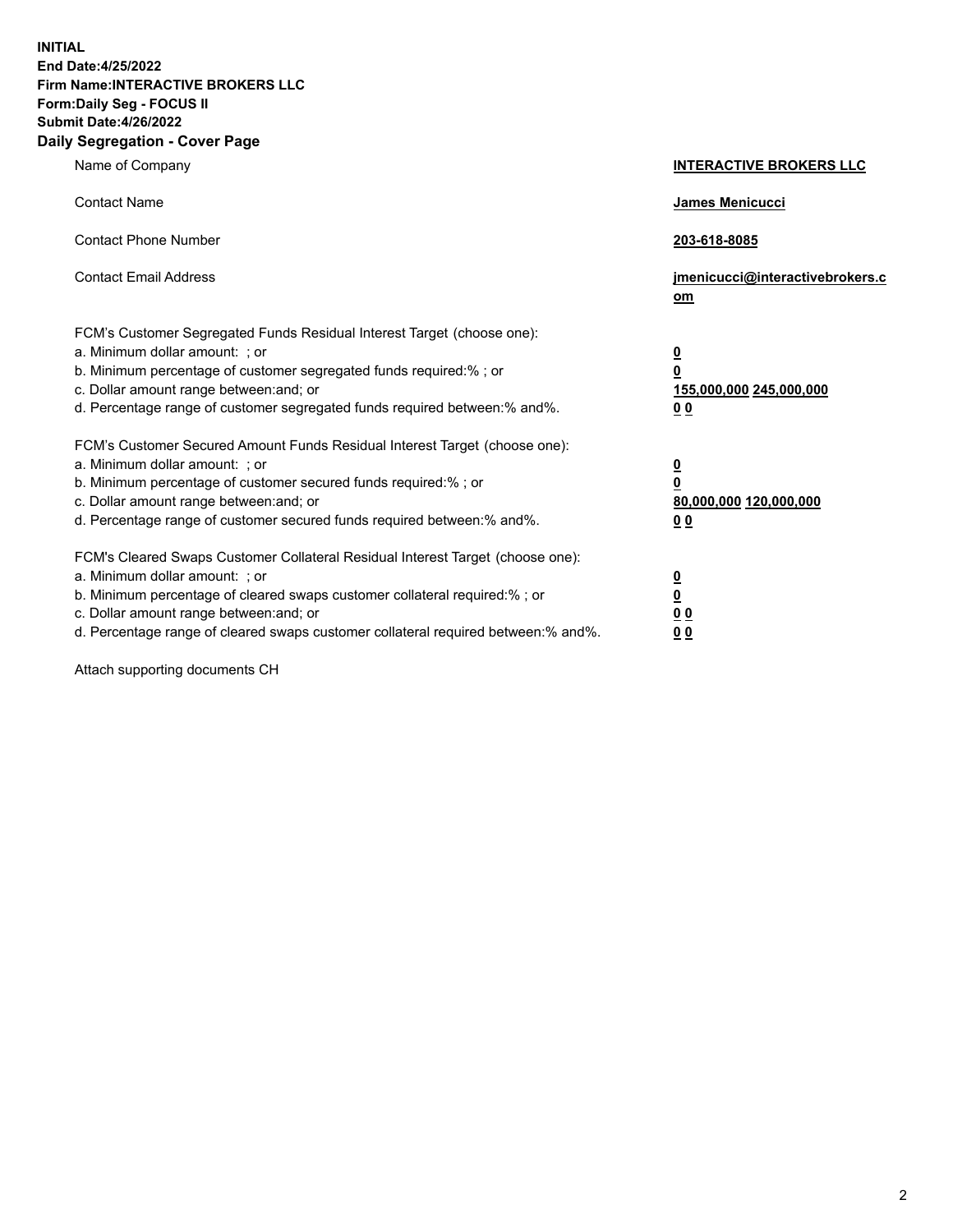**INITIAL End Date:4/25/2022 Firm Name:INTERACTIVE BROKERS LLC Form:Daily Seg - FOCUS II Submit Date:4/26/2022 Daily Segregation - Secured Amounts**

|          | Foreign Futures and Foreign Options Secured Amounts                                                          |                                                |
|----------|--------------------------------------------------------------------------------------------------------------|------------------------------------------------|
|          | Amount required to be set aside pursuant to law, rule or regulation of a foreign                             | $0$ [7305]                                     |
|          | government or a rule of a self-regulatory organization authorized thereunder                                 |                                                |
| 1.       | Net ledger balance - Foreign Futures and Foreign Option Trading - All Customers                              |                                                |
|          | A. Cash                                                                                                      | 551,092,488 [7315]                             |
|          | B. Securities (at market)                                                                                    | $0$ [7317]                                     |
| 2.       | Net unrealized profit (loss) in open futures contracts traded on a foreign board of trade                    | 5,985,928 [7325]                               |
| 3.       | Exchange traded options                                                                                      |                                                |
|          | a. Market value of open option contracts purchased on a foreign board of trade                               | 247,887 [7335]                                 |
|          | b. Market value of open contracts granted (sold) on a foreign board of trade                                 | -17,343 [7337]                                 |
| 4.<br>5. | Net equity (deficit) (add lines 1. 2. and 3.)                                                                | 557,308,960 [7345]                             |
|          | Account liquidating to a deficit and account with a debit balances - gross amount                            | 19,588 [7351]                                  |
| 6.       | Less: amount offset by customer owned securities                                                             | 0 [7352] 19,588 [7354]                         |
|          | Amount required to be set aside as the secured amount - Net Liquidating Equity<br>Method (add lines 4 and 5) | 557,328,548 [7355]                             |
| 7.       | Greater of amount required to be set aside pursuant to foreign jurisdiction (above) or line                  |                                                |
|          | 6.                                                                                                           | 557,328,548 [7360]                             |
|          | FUNDS DEPOSITED IN SEPARATE REGULATION 30.7 ACCOUNTS                                                         |                                                |
| 1.       | Cash in banks                                                                                                |                                                |
|          | A. Banks located in the United States                                                                        | 1,878,132 [7500]                               |
|          | B. Other banks qualified under Regulation 30.7                                                               | 0 [7520] 1,878,132 [7530]                      |
| 2.       | Securities                                                                                                   |                                                |
|          | A. In safekeeping with banks located in the United States                                                    | 465,546,670 [7540]                             |
|          | B. In safekeeping with other banks qualified under Regulation 30.7                                           | 0 [7560] 465,546,670 [7570]                    |
| 3.       | Equities with registered futures commission merchants                                                        |                                                |
|          | A. Cash                                                                                                      | $0$ [7580]                                     |
|          | <b>B.</b> Securities                                                                                         | $0$ [7590]                                     |
|          | C. Unrealized gain (loss) on open futures contracts                                                          | $0$ [7600]                                     |
|          | D. Value of long option contracts                                                                            | $0$ [7610]                                     |
|          | E. Value of short option contracts                                                                           | 0 [7615] 0 [7620]                              |
| 4.       | Amounts held by clearing organizations of foreign boards of trade                                            |                                                |
|          | A. Cash                                                                                                      | $0$ [7640]                                     |
|          | <b>B.</b> Securities                                                                                         | $0$ [7650]                                     |
|          | C. Amount due to (from) clearing organization - daily variation                                              | $0$ [7660]                                     |
|          | D. Value of long option contracts                                                                            | $0$ [7670]                                     |
|          | E. Value of short option contracts                                                                           | 0 [7675] 0 [7680]                              |
| 5.       | Amounts held by members of foreign boards of trade                                                           |                                                |
|          | A. Cash                                                                                                      | 238,574,302 [7700]                             |
|          | <b>B.</b> Securities                                                                                         | $0$ [7710]                                     |
|          | C. Unrealized gain (loss) on open futures contracts                                                          | -27,374,628 [7720]                             |
|          | D. Value of long option contracts                                                                            | 247,887 [7730]                                 |
|          | E. Value of short option contracts                                                                           | <mark>-17,343</mark> [7735] 211,430,218 [7740] |
| 6.       | Amounts with other depositories designated by a foreign board of trade                                       | $0$ [7760]                                     |
| 7.       | Segregated funds on hand                                                                                     | $0$ [7765]                                     |
| 8.       | Total funds in separate section 30.7 accounts                                                                | 678,855,020 [7770]                             |
| 9.       | Excess (deficiency) Set Aside for Secured Amount (subtract line 7 Secured Statement<br>Page 1 from Line 8)   | 121,526,472 [7380]                             |
| 10.      | Management Target Amount for Excess funds in separate section 30.7 accounts                                  | 80,000,000 [7780]                              |
| 11.      | Excess (deficiency) funds in separate 30.7 accounts over (under) Management Target                           | 41,526,472 [7785]                              |
|          |                                                                                                              |                                                |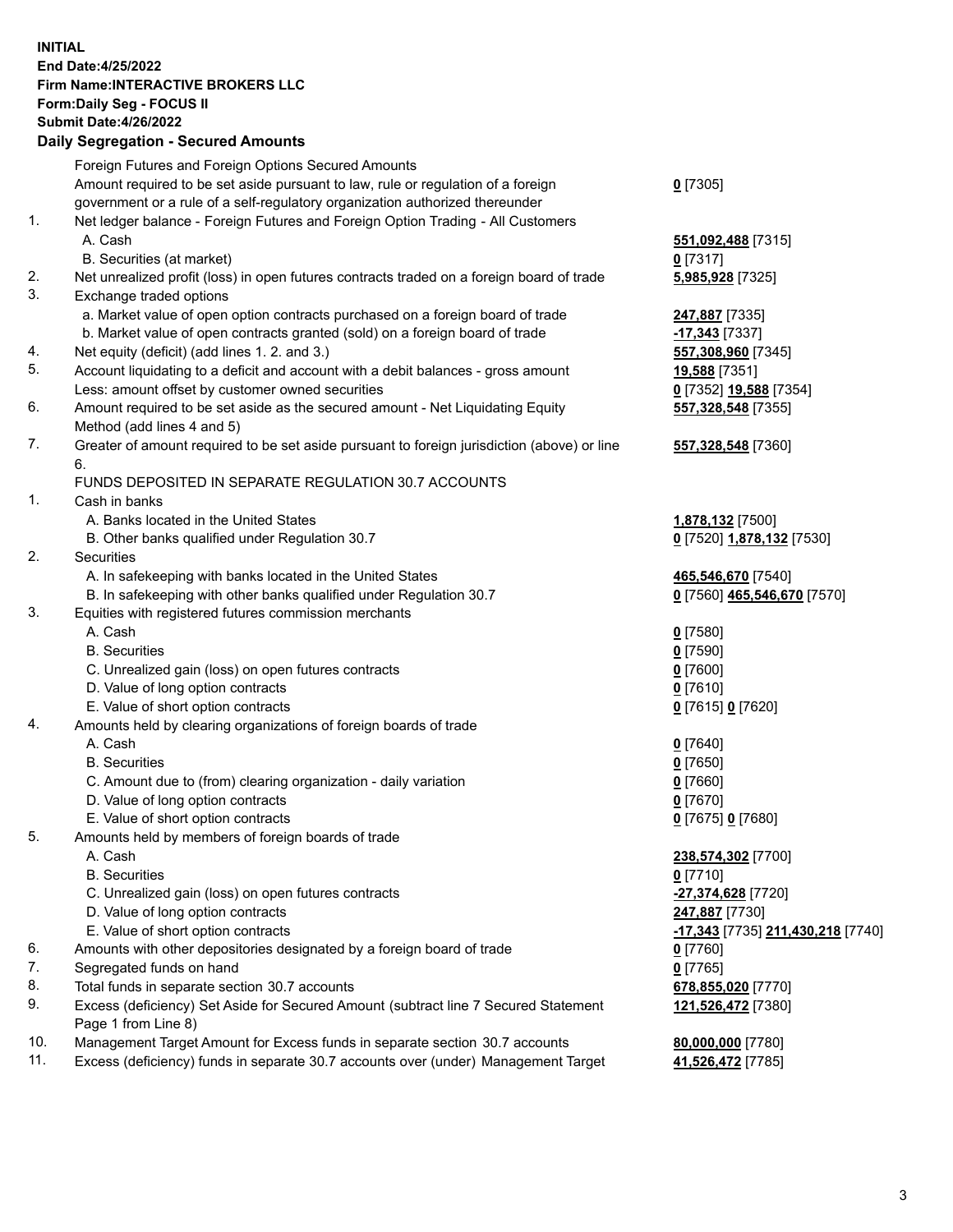**INITIAL End Date:4/25/2022 Firm Name:INTERACTIVE BROKERS LLC Form:Daily Seg - FOCUS II Submit Date:4/26/2022 Daily Segregation - Segregation Statement** SEGREGATION REQUIREMENTS(Section 4d(2) of the CEAct) 1. Net ledger balance A. Cash **8,152,415,693** [7010] B. Securities (at market) **0** [7020] 2. Net unrealized profit (loss) in open futures contracts traded on a contract market **227,537,481** [7030] 3. Exchange traded options A. Add market value of open option contracts purchased on a contract market **1,022,238,611** [7032] B. Deduct market value of open option contracts granted (sold) on a contract market **-850,671,833** [7033] 4. Net equity (deficit) (add lines 1, 2 and 3) **8,551,519,952** [7040] 5. Accounts liquidating to a deficit and accounts with debit balances - gross amount **1,070,239** [7045] Less: amount offset by customer securities **0** [7047] **1,070,239** [7050] 6. Amount required to be segregated (add lines 4 and 5) **8,552,590,191** [7060] FUNDS IN SEGREGATED ACCOUNTS 7. Deposited in segregated funds bank accounts A. Cash **953,196,725** [7070] B. Securities representing investments of customers' funds (at market) **5,195,999,200** [7080] C. Securities held for particular customers or option customers in lieu of cash (at market) **0** [7090] 8. Margins on deposit with derivatives clearing organizations of contract markets A. Cash **682,171,402** [7100] B. Securities representing investments of customers' funds (at market) **1,726,121,516** [7110] C. Securities held for particular customers or option customers in lieu of cash (at market) **0** [7120] 9. Net settlement from (to) derivatives clearing organizations of contract markets **27,780,273** [7130] 10. Exchange traded options A. Value of open long option contracts **1,022,238,433** [7132] B. Value of open short option contracts **-850,671,423** [7133] 11. Net equities with other FCMs A. Net liquidating equity **0** [7140] B. Securities representing investments of customers' funds (at market) **0** [7160] C. Securities held for particular customers or option customers in lieu of cash (at market) **0** [7170] 12. Segregated funds on hand **0** [7150] 13. Total amount in segregation (add lines 7 through 12) **8,756,836,126** [7180] 14. Excess (deficiency) funds in segregation (subtract line 6 from line 13) **204,245,935** [7190] 15. Management Target Amount for Excess funds in segregation **155,000,000** [7194]

16. Excess (deficiency) funds in segregation over (under) Management Target Amount Excess

**49,245,935** [7198]